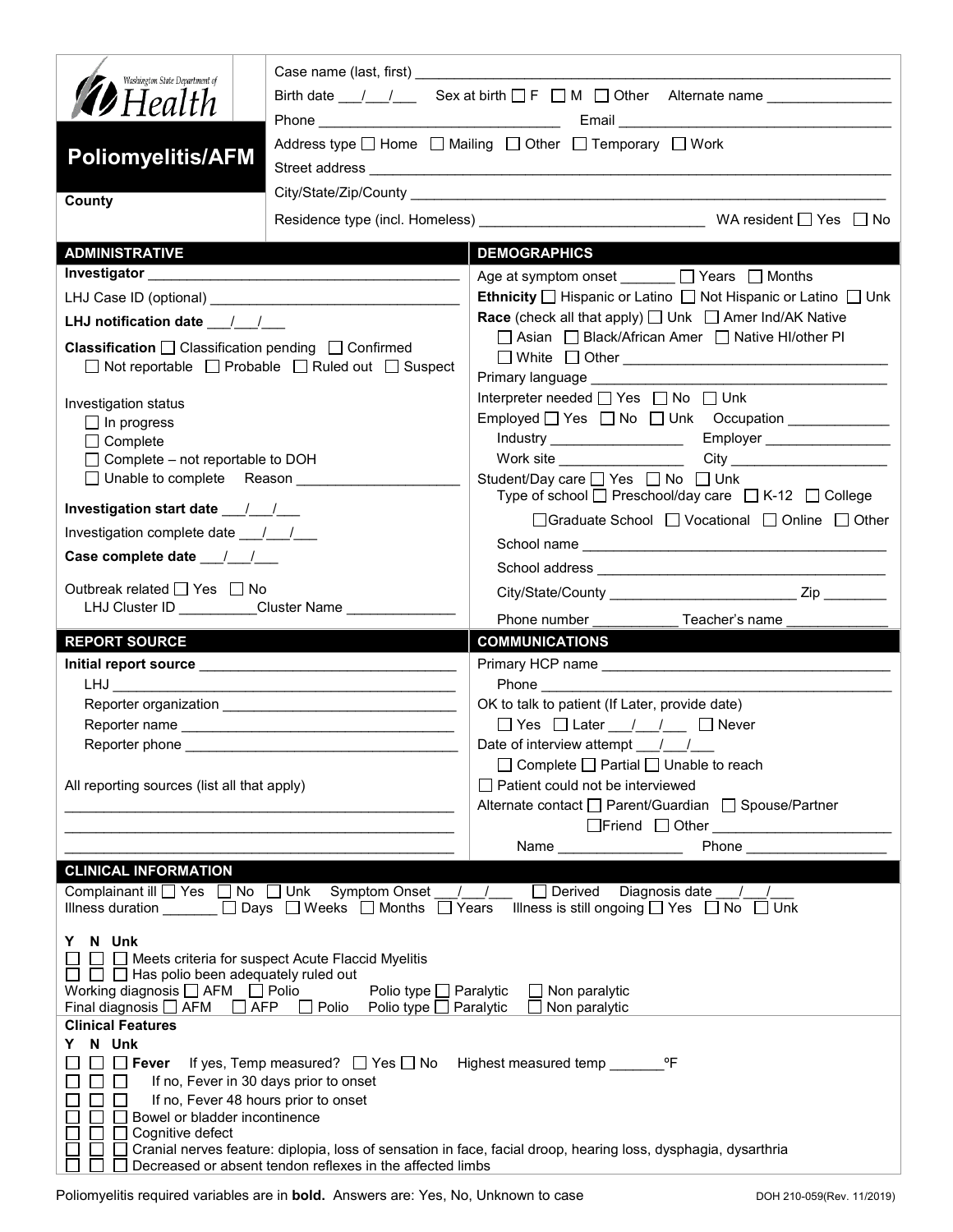| Case Name                                                                                                                                                                                                                                                                                                                                                                                            | LHJ Case ID                                                                                                                                                                                                                                                                                                                                                                                                                                                                                                                                                                                                            |
|------------------------------------------------------------------------------------------------------------------------------------------------------------------------------------------------------------------------------------------------------------------------------------------------------------------------------------------------------------------------------------------------------|------------------------------------------------------------------------------------------------------------------------------------------------------------------------------------------------------------------------------------------------------------------------------------------------------------------------------------------------------------------------------------------------------------------------------------------------------------------------------------------------------------------------------------------------------------------------------------------------------------------------|
| N Unk<br>Y<br>$\Box$ Fatigue<br>$\Box$ Malaise<br>$\Box$ Headache<br>$\Box$ Invasive ventilator support<br>$\Box$ Myalgia (muscle aches or pain)<br>$\Box$ Nausea<br>$\Box$ Vomiting<br>$\Box$ Altered mental state<br>□ Sensory deficit<br>□ Seizure new with disease<br>$\Box$ Nuchal rigidity (stiff neck)<br>Specify<br>Paralysis in one or more limbs<br>$\Box$<br>$\Box$<br>ப<br><b>LANGER</b> | $\Box$ Other apparent cause of paralysis (e.g., trauma to affected limb, spinal cord injury)<br>Pain or burning in the affected limbs<br>$\Box$ Sensory level on torso (i.e., reduced sensation below a certain level of the torso)<br>Acute onset Onset date //<br>Limbs affected   Right arm   Left arm   Left Leg   Right Leg<br>Symmetry □ Symmetric □ Asymmetric □ Unk □ Other ■<br>Nature of progression □ Ascending □ Descending □ Unk □ Other<br>Follow-up assessment of status at 60 days or more after onset □ Done □ Not done □ Lost to follow-up<br>If Done, Paralysis present 60 days or more after onset |
| Date of neurological exam _ / /                                                                                                                                                                                                                                                                                                                                                                      |                                                                                                                                                                                                                                                                                                                                                                                                                                                                                                                                                                                                                        |
| <b>Predisposing Conditions</b><br>Y N Unk<br>$\Box$ $\Box$ HIV positive/AIDS                                                                                                                                                                                                                                                                                                                         | □ □ History of acute respiratory illness (30 days prior to onset)<br>□ □ Received any immunosuppressing agents (30 days prior to onset) Specify ______________________________<br>$\Box$ Injections received within 30 days prior to onset with date                                                                                                                                                                                                                                                                                                                                                                   |
| Site of injection                                                                                                                                                                                                                                                                                                                                                                                    |                                                                                                                                                                                                                                                                                                                                                                                                                                                                                                                                                                                                                        |
|                                                                                                                                                                                                                                                                                                                                                                                                      |                                                                                                                                                                                                                                                                                                                                                                                                                                                                                                                                                                                                                        |
| $\Box$ $\Box$ Any other underlying illness Specify                                                                                                                                                                                                                                                                                                                                                   |                                                                                                                                                                                                                                                                                                                                                                                                                                                                                                                                                                                                                        |
|                                                                                                                                                                                                                                                                                                                                                                                                      |                                                                                                                                                                                                                                                                                                                                                                                                                                                                                                                                                                                                                        |
| Vaccination<br>Y N Unk<br>$\Box$ $\Box$ Ever received polio containing vaccine<br>Vaccine information available $\Box$ Yes $\Box$ No<br>Vaccine lot number                                                                                                                                                                                                                                           | Number of polio doses prior to illness _______<br>Date of vaccine administration ____/ ___/ ___ Vaccine administered (Type) __________________________<br>Administering provider<br>Information source □ Washington Immunization Information System (WIIS) WIIS ID number<br>$\Box$ Medical record $\Box$ Patient vaccination card $\Box$ Verbal only/no documentation $\Box$ Other state IIS                                                                                                                                                                                                                          |
|                                                                                                                                                                                                                                                                                                                                                                                                      |                                                                                                                                                                                                                                                                                                                                                                                                                                                                                                                                                                                                                        |
|                                                                                                                                                                                                                                                                                                                                                                                                      | Date of vaccine administration 11/2000 Vaccine administered (Type) 2008. [2010]                                                                                                                                                                                                                                                                                                                                                                                                                                                                                                                                        |
| Vaccine lot number                                                                                                                                                                                                                                                                                                                                                                                   |                                                                                                                                                                                                                                                                                                                                                                                                                                                                                                                                                                                                                        |
|                                                                                                                                                                                                                                                                                                                                                                                                      |                                                                                                                                                                                                                                                                                                                                                                                                                                                                                                                                                                                                                        |
|                                                                                                                                                                                                                                                                                                                                                                                                      |                                                                                                                                                                                                                                                                                                                                                                                                                                                                                                                                                                                                                        |
|                                                                                                                                                                                                                                                                                                                                                                                                      | □ Medical record □ Patient vaccination card □ Verbal only/no documentation □ Other state IIS                                                                                                                                                                                                                                                                                                                                                                                                                                                                                                                           |
|                                                                                                                                                                                                                                                                                                                                                                                                      | Date of vaccine administration 11/2000 Vaccine administered (Type) 2008. [2010]                                                                                                                                                                                                                                                                                                                                                                                                                                                                                                                                        |
| Vaccine lot number                                                                                                                                                                                                                                                                                                                                                                                   |                                                                                                                                                                                                                                                                                                                                                                                                                                                                                                                                                                                                                        |
|                                                                                                                                                                                                                                                                                                                                                                                                      | Information source □ Washington Immunization Information System (WIIS) WIIS ID number ______________                                                                                                                                                                                                                                                                                                                                                                                                                                                                                                                   |
|                                                                                                                                                                                                                                                                                                                                                                                                      |                                                                                                                                                                                                                                                                                                                                                                                                                                                                                                                                                                                                                        |
|                                                                                                                                                                                                                                                                                                                                                                                                      | $\Box$ Medical record $\Box$ Patient vaccination card $\Box$ Verbal only/no documentation $\Box$ Other state IIS                                                                                                                                                                                                                                                                                                                                                                                                                                                                                                       |
|                                                                                                                                                                                                                                                                                                                                                                                                      |                                                                                                                                                                                                                                                                                                                                                                                                                                                                                                                                                                                                                        |
| Vaccine lot number                                                                                                                                                                                                                                                                                                                                                                                   |                                                                                                                                                                                                                                                                                                                                                                                                                                                                                                                                                                                                                        |
|                                                                                                                                                                                                                                                                                                                                                                                                      |                                                                                                                                                                                                                                                                                                                                                                                                                                                                                                                                                                                                                        |
|                                                                                                                                                                                                                                                                                                                                                                                                      | Information source Mashington Immunization Information System (WIIS) WIIS ID number                                                                                                                                                                                                                                                                                                                                                                                                                                                                                                                                    |
|                                                                                                                                                                                                                                                                                                                                                                                                      | $\Box$ Medical record $\Box$ Patient vaccination card $\Box$ Verbal only/no documentation $\Box$ Other state IIS                                                                                                                                                                                                                                                                                                                                                                                                                                                                                                       |
|                                                                                                                                                                                                                                                                                                                                                                                                      |                                                                                                                                                                                                                                                                                                                                                                                                                                                                                                                                                                                                                        |
|                                                                                                                                                                                                                                                                                                                                                                                                      |                                                                                                                                                                                                                                                                                                                                                                                                                                                                                                                                                                                                                        |
| Vaccine lot number                                                                                                                                                                                                                                                                                                                                                                                   |                                                                                                                                                                                                                                                                                                                                                                                                                                                                                                                                                                                                                        |
|                                                                                                                                                                                                                                                                                                                                                                                                      | Information source $\Box$ Washington Immunization Information System (WIIS) WIIS ID number                                                                                                                                                                                                                                                                                                                                                                                                                                                                                                                             |
|                                                                                                                                                                                                                                                                                                                                                                                                      | Medical record $\Box$ Patient vaccination card $\Box$ Verbal only/no documentation $\Box$ Other state IIS                                                                                                                                                                                                                                                                                                                                                                                                                                                                                                              |
|                                                                                                                                                                                                                                                                                                                                                                                                      |                                                                                                                                                                                                                                                                                                                                                                                                                                                                                                                                                                                                                        |
| N Unk<br>Y.                                                                                                                                                                                                                                                                                                                                                                                          |                                                                                                                                                                                                                                                                                                                                                                                                                                                                                                                                                                                                                        |
| $\perp$                                                                                                                                                                                                                                                                                                                                                                                              | $\Box$ $\Box$ Polio vaccination up to date for age per ACIP                                                                                                                                                                                                                                                                                                                                                                                                                                                                                                                                                            |
|                                                                                                                                                                                                                                                                                                                                                                                                      | Vaccine series not up to date reason                                                                                                                                                                                                                                                                                                                                                                                                                                                                                                                                                                                   |
|                                                                                                                                                                                                                                                                                                                                                                                                      |                                                                                                                                                                                                                                                                                                                                                                                                                                                                                                                                                                                                                        |
|                                                                                                                                                                                                                                                                                                                                                                                                      | $\Box$ Religious exemption $\Box$ Medical contraindication $\Box$ Philosophical exemption                                                                                                                                                                                                                                                                                                                                                                                                                                                                                                                              |
|                                                                                                                                                                                                                                                                                                                                                                                                      | $\Box$ Laboratory confirmation of previous disease $\Box$ MD diagnosis of previous disease                                                                                                                                                                                                                                                                                                                                                                                                                                                                                                                             |
|                                                                                                                                                                                                                                                                                                                                                                                                      | □ Underage for vaccine □ Parental refusal □ Other □ Unknown                                                                                                                                                                                                                                                                                                                                                                                                                                                                                                                                                            |
|                                                                                                                                                                                                                                                                                                                                                                                                      | Deliancyclific nonvined vehicles are in bold. Anowene are: Vee, No. Unknown to                                                                                                                                                                                                                                                                                                                                                                                                                                                                                                                                         |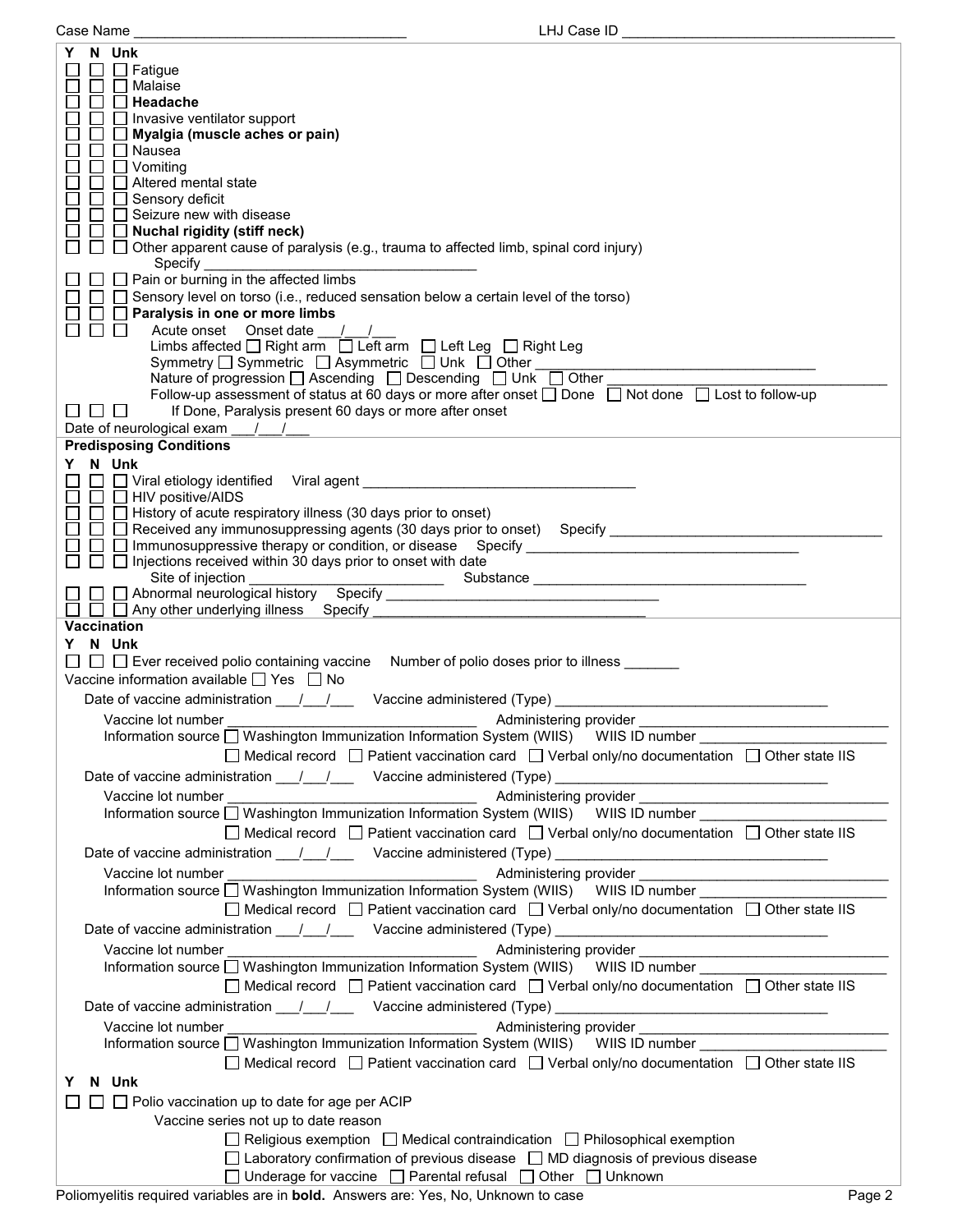$\Gamma$ 

Case Name \_\_\_\_\_\_\_\_\_\_\_\_\_\_\_\_\_\_\_\_\_\_\_\_\_\_\_\_\_\_\_\_\_\_\_ LHJ Case ID \_\_\_\_\_\_\_\_\_\_\_\_\_\_\_\_\_\_\_\_\_\_\_\_\_\_\_\_\_\_\_\_\_\_\_

| Y N Unk                                                                                                                                                                                                                                       |  |  |  |  |
|-----------------------------------------------------------------------------------------------------------------------------------------------------------------------------------------------------------------------------------------------|--|--|--|--|
| $\Box$ Received any vaccines within the 30 days prior to onset of symptoms                                                                                                                                                                    |  |  |  |  |
| Describe                                                                                                                                                                                                                                      |  |  |  |  |
| □ □ Received OPV within the 30 days prior to onset of symptoms                                                                                                                                                                                |  |  |  |  |
| $\Box$ $\Box$ Household member or close contact received OPV within the 90 days prior to onset of symptoms<br>Describe                                                                                                                        |  |  |  |  |
| <b>Physician Reporting/Patient Health Care</b>                                                                                                                                                                                                |  |  |  |  |
| Date of follow-up / /                                                                                                                                                                                                                         |  |  |  |  |
| Outcome $\Box$ Fully recovered $\Box$ Partial recovery with residual paralysis $\Box$ Outcome pending $\Box$ Fatal $\Box$ Unk                                                                                                                 |  |  |  |  |
| If partial recovery<br>Site of paralysis $\Box$ Spinal $\Box$ Bulbar $\Box$ Spino-bulbar $\Box$ Specific sites                                                                                                                                |  |  |  |  |
| Severity of paralysis at follow-up □ Minor (any minor involvement) □ Significant (< 2 extremities, major involvement)                                                                                                                         |  |  |  |  |
| $\Box$ Severe ( $\geq$ 3 extremities and respiratory involvement) $\Box$ Unk                                                                                                                                                                  |  |  |  |  |
| Y N Unk                                                                                                                                                                                                                                       |  |  |  |  |
| $\Box$ $\Box$ Specimens sent to CDC for testing                                                                                                                                                                                               |  |  |  |  |
| Type $\Box$ NP swab $\Box$ OP swab $\Box$ Rectal swab $\Box$ Stool $\Box$ Whole blood $\Box$ Serum $\Box$ CSF<br>Other                                                                                                                        |  |  |  |  |
| Hospitalization                                                                                                                                                                                                                               |  |  |  |  |
| Y N Unk                                                                                                                                                                                                                                       |  |  |  |  |
| □ □ Hospitalized at least overnight for this illness Facility name                                                                                                                                                                            |  |  |  |  |
| Admitted to ICU Date admitted to ICU / / Date discharged from ICU / /                                                                                                                                                                         |  |  |  |  |
| $\Box$<br>Mechanical ventilation or intubation required<br>$\Box$                                                                                                                                                                             |  |  |  |  |
| $\Box$<br>Still hospitalized As of / /<br>$\Box$                                                                                                                                                                                              |  |  |  |  |
| Y N Unk                                                                                                                                                                                                                                       |  |  |  |  |
|                                                                                                                                                                                                                                               |  |  |  |  |
| Autopsy performed                                                                                                                                                                                                                             |  |  |  |  |
| ⊓⊔<br>Death certificate lists disease as a cause of death or a significant contributing condition                                                                                                                                             |  |  |  |  |
| Location of death □ Outside of hospital (e.g., home or in transit to the hospital □ Emergency department (ED)                                                                                                                                 |  |  |  |  |
| $\Box$ Inpatient ward $\Box$ ICU $\Box$ Other<br>RISK AND RESPONSE (Ask about exposures 3-35 days before symptom onset)                                                                                                                       |  |  |  |  |
|                                                                                                                                                                                                                                               |  |  |  |  |
|                                                                                                                                                                                                                                               |  |  |  |  |
| <b>Travel</b>                                                                                                                                                                                                                                 |  |  |  |  |
| Setting 3<br>Setting 1<br>Setting 2<br>Travel out of:                                                                                                                                                                                         |  |  |  |  |
| County/City<br>County/City ____________________<br>County/City ___________________<br>□ State ___________________                                                                                                                             |  |  |  |  |
| $\Box$ Country                                                                                                                                                                                                                                |  |  |  |  |
| Other<br>Other<br>Other                                                                                                                                                                                                                       |  |  |  |  |
| Destination name<br>Start and end dates<br>to<br>to<br>to                                                                                                                                                                                     |  |  |  |  |
| Y N Unk                                                                                                                                                                                                                                       |  |  |  |  |
| $\Box$ Household member or close contact travelled to, or reside in, another country (30 days prior to onset)                                                                                                                                 |  |  |  |  |
| Describe                                                                                                                                                                                                                                      |  |  |  |  |
| <b>Risk and Exposure Information</b>                                                                                                                                                                                                          |  |  |  |  |
| N Unk<br>Y.                                                                                                                                                                                                                                   |  |  |  |  |
| $\Box$ Is case a recent foreign arrival (e.g. immigrant, refugee, adoptee, visitor) Country                                                                                                                                                   |  |  |  |  |
| Date(s) of contact $\frac{1}{\sqrt{2}}$<br>□ □ Contact with recent foreign arrival Country ________________________                                                                                                                           |  |  |  |  |
| $\Box$ $\Box$ Contact with recent OPV vaccinee                                                                                                                                                                                                |  |  |  |  |
| $\Box$ Congregate living<br>$□$ Barracks $□$ Corrections $□$ Long term care $□$ Dormitory $□$ Boarding school $□$ Camp $□$ Shelter                                                                                                            |  |  |  |  |
|                                                                                                                                                                                                                                               |  |  |  |  |
| <b>Water Exposure</b>                                                                                                                                                                                                                         |  |  |  |  |
| Y N Unk<br><b>Describe</b>                                                                                                                                                                                                                    |  |  |  |  |
| Source of drinking water known                                                                                                                                                                                                                |  |  |  |  |
|                                                                                                                                                                                                                                               |  |  |  |  |
|                                                                                                                                                                                                                                               |  |  |  |  |
|                                                                                                                                                                                                                                               |  |  |  |  |
| Shared well <b>contract the contract of the contract of the contract of the contract of the contract of the contract of the contract of the contract of the contract of the contract of the contract of the contract of the cont</b><br>Other |  |  |  |  |
| <u> 1989 - Johann Stoff, amerikansk politiker (d. 1989)</u>                                                                                                                                                                                   |  |  |  |  |
| $\Box$ $\Box$ Recreational water exposure (e.g., lake, river, pool, waterpark) ___________________________________                                                                                                                            |  |  |  |  |
| <b>Exposure and Transmission Summary</b>                                                                                                                                                                                                      |  |  |  |  |
| Y N Unk<br>Epidemiologically linked to a lab positive case classified as confirmed                                                                                                                                                            |  |  |  |  |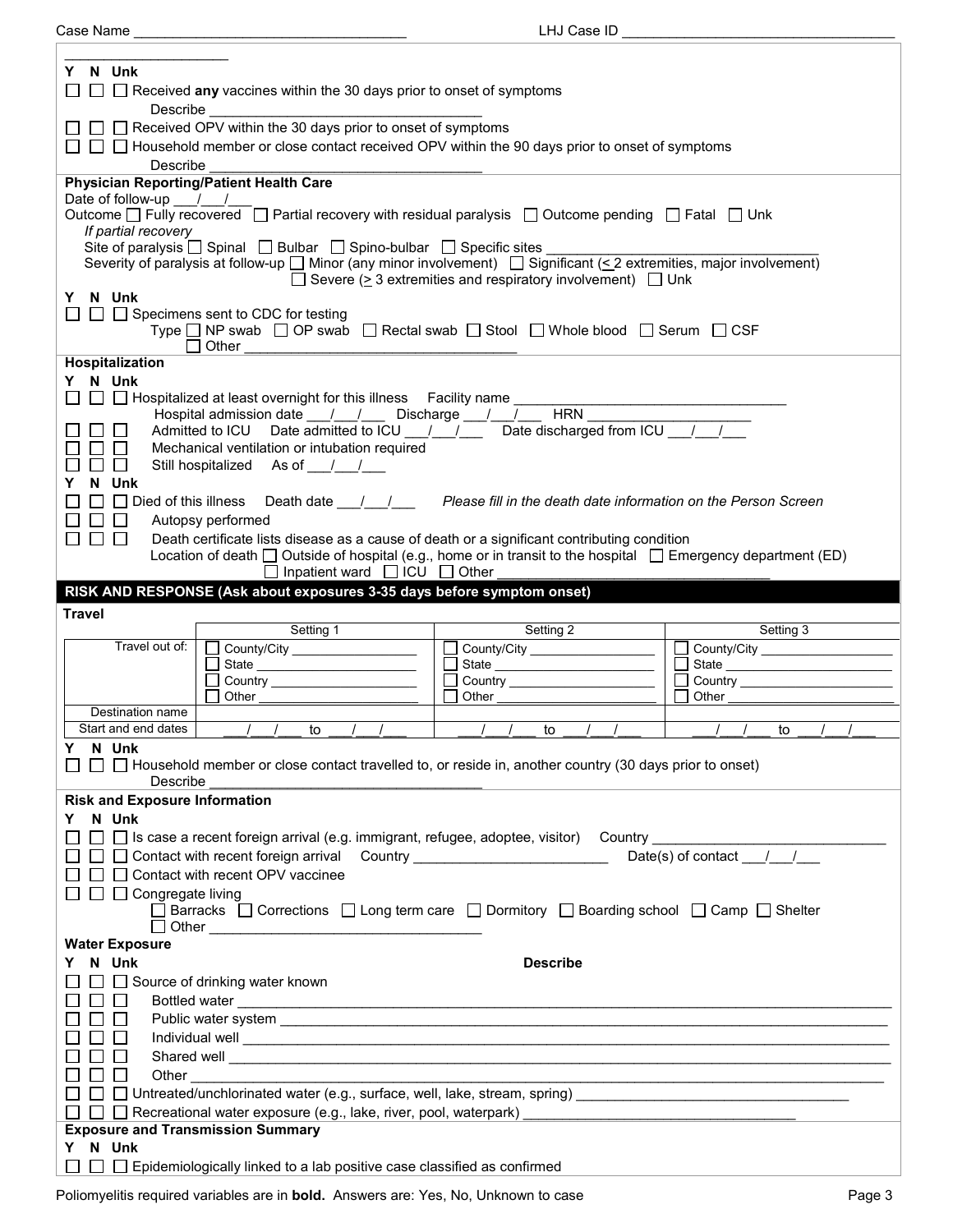| Likely geographic region of exposure and in Washington - county <b>contract and all of the state</b> <u>contract of the state</u>                                                                                                                                                                                                                                                                                                                                                                                                                                                                                                                                                       |                                                              |  |  |
|-----------------------------------------------------------------------------------------------------------------------------------------------------------------------------------------------------------------------------------------------------------------------------------------------------------------------------------------------------------------------------------------------------------------------------------------------------------------------------------------------------------------------------------------------------------------------------------------------------------------------------------------------------------------------------------------|--------------------------------------------------------------|--|--|
| □ Not in US - country _______________ □ Unk                                                                                                                                                                                                                                                                                                                                                                                                                                                                                                                                                                                                                                             |                                                              |  |  |
| International travel related □ During entire exposure period □ During part of exposure period □ No international travel                                                                                                                                                                                                                                                                                                                                                                                                                                                                                                                                                                 |                                                              |  |  |
| Suspected exposure type $\square$ Foodborne $\square$ Waterborne $\square$ Person to person $\square$ Unk $\square$ Other                                                                                                                                                                                                                                                                                                                                                                                                                                                                                                                                                               |                                                              |  |  |
| Suspected exposure setting □ Day care/Childcare □ School (not college) □ Doctor's office □ Hospital ward □ Hospital ER<br>□ Hospital outpatient facility □ Home □ Work □ College □ Military □ Correctional facility □ Place of worship<br>□ Laboratory □ Long term care facility □ Homeless/shelter □ International travel □ Out of state travel □ Transit<br>□ Social event □ Large public gathering □ Restaurant □ Hotel/motel/hostel □ Other<br>Describe <u>contract the contract of the contract of the contract of the contract of the contract of the contract of the contract of the contract of the contract of the contract of the contract of the contract of the contrac</u> |                                                              |  |  |
| Exposure summary                                                                                                                                                                                                                                                                                                                                                                                                                                                                                                                                                                                                                                                                        |                                                              |  |  |
|                                                                                                                                                                                                                                                                                                                                                                                                                                                                                                                                                                                                                                                                                         |                                                              |  |  |
| Suspected transmission type (check all that apply) $\Box$ Foodborne $\Box$ Waterborne $\Box$ Person to person $\Box$ Unk<br>□ Other ___________________________________<br>Describe                                                                                                                                                                                                                                                                                                                                                                                                                                                                                                     |                                                              |  |  |
| Suspected transmission setting (check all that apply) □ Day care/Childcare □ School (not college) □ Doctor's office                                                                                                                                                                                                                                                                                                                                                                                                                                                                                                                                                                     |                                                              |  |  |
| □ Hospital ward □ Hospital ER □ Hospital outpatient facility □ Home □ Work □ College □ Military<br>□ Correctional facility □ Place of worship □ Laboratory □ Long term care facility □ Homeless/shelter<br>□ International travel □ Out of state travel □ Transit □ Social event □ Large public gathering □ Restaurant                                                                                                                                                                                                                                                                                                                                                                  |                                                              |  |  |
| Describe                                                                                                                                                                                                                                                                                                                                                                                                                                                                                                                                                                                                                                                                                |                                                              |  |  |
| <b>Public Health Issues (Polio only)</b><br>Evaluated immune status of close contacts $\Box$ Yes Date initiated $\frac{1}{\Box}$                                                                                                                                                                                                                                                                                                                                                                                                                                                                                                                                                        |                                                              |  |  |
|                                                                                                                                                                                                                                                                                                                                                                                                                                                                                                                                                                                                                                                                                         | Number of close contacts evaluated for immune status _______ |  |  |
| Number of susceptible contacts identified ______                                                                                                                                                                                                                                                                                                                                                                                                                                                                                                                                                                                                                                        |                                                              |  |  |
| $\Box$ No, close contacts not evaluated<br>$\Box$ No, case had no close contacts                                                                                                                                                                                                                                                                                                                                                                                                                                                                                                                                                                                                        |                                                              |  |  |
| $\Box$ Unk                                                                                                                                                                                                                                                                                                                                                                                                                                                                                                                                                                                                                                                                              |                                                              |  |  |
| If needed, enter detailed information in the Transmission Tracking Question Package                                                                                                                                                                                                                                                                                                                                                                                                                                                                                                                                                                                                     |                                                              |  |  |
| <b>Public Health Interventions/Actions (Polio only)</b>                                                                                                                                                                                                                                                                                                                                                                                                                                                                                                                                                                                                                                 |                                                              |  |  |
| N UNK<br>$\Box$ Prophylaxis of appropriate contacts recommended Date initiated / /                                                                                                                                                                                                                                                                                                                                                                                                                                                                                                                                                                                                      |                                                              |  |  |
| Number of contacts recommended prophylaxis ______                                                                                                                                                                                                                                                                                                                                                                                                                                                                                                                                                                                                                                       |                                                              |  |  |
| Number of contacts receiving prophylaxis<br>Number of contacts completing prophylaxis __                                                                                                                                                                                                                                                                                                                                                                                                                                                                                                                                                                                                |                                                              |  |  |
| Public announcement recommended                                                                                                                                                                                                                                                                                                                                                                                                                                                                                                                                                                                                                                                         |                                                              |  |  |
| $\Box$ Strict isolation for incubation period                                                                                                                                                                                                                                                                                                                                                                                                                                                                                                                                                                                                                                           |                                                              |  |  |
| Letter sent Date / /<br>Batch date / /<br>Any other public health action                                                                                                                                                                                                                                                                                                                                                                                                                                                                                                                                                                                                                |                                                              |  |  |
| <b>TRANSMISSION TRACKING (Polio only)</b>                                                                                                                                                                                                                                                                                                                                                                                                                                                                                                                                                                                                                                               |                                                              |  |  |
| Contagious period: 1 week prior to symptom onset, 6 weeks after symptom onset                                                                                                                                                                                                                                                                                                                                                                                                                                                                                                                                                                                                           |                                                              |  |  |
| Visited, attended, employed, or volunteered at any public settings while contagious $\Box$ Yes $\Box$ No $\Box$ Unk                                                                                                                                                                                                                                                                                                                                                                                                                                                                                                                                                                     |                                                              |  |  |
| Settings and details (check all that apply)                                                                                                                                                                                                                                                                                                                                                                                                                                                                                                                                                                                                                                             |                                                              |  |  |
| Day care  □ School □ Airport □ Hotel/Motel/Hostel □ Transit □ Health care □ Home □ Work □ College<br>$\Box$ Military $\;\Box$ Correctional facility $\;\Box$ Place of worship $\;\Box$ International travel $\;\Box$ Out of state travel $\;\Box$ LTCF<br>$□$ Homeless/shelter $□$ Social event $□$ Large public gathering $□$ Restaurant $□$ Other                                                                                                                                                                                                                                                                                                                                     |                                                              |  |  |
|                                                                                                                                                                                                                                                                                                                                                                                                                                                                                                                                                                                                                                                                                         |                                                              |  |  |